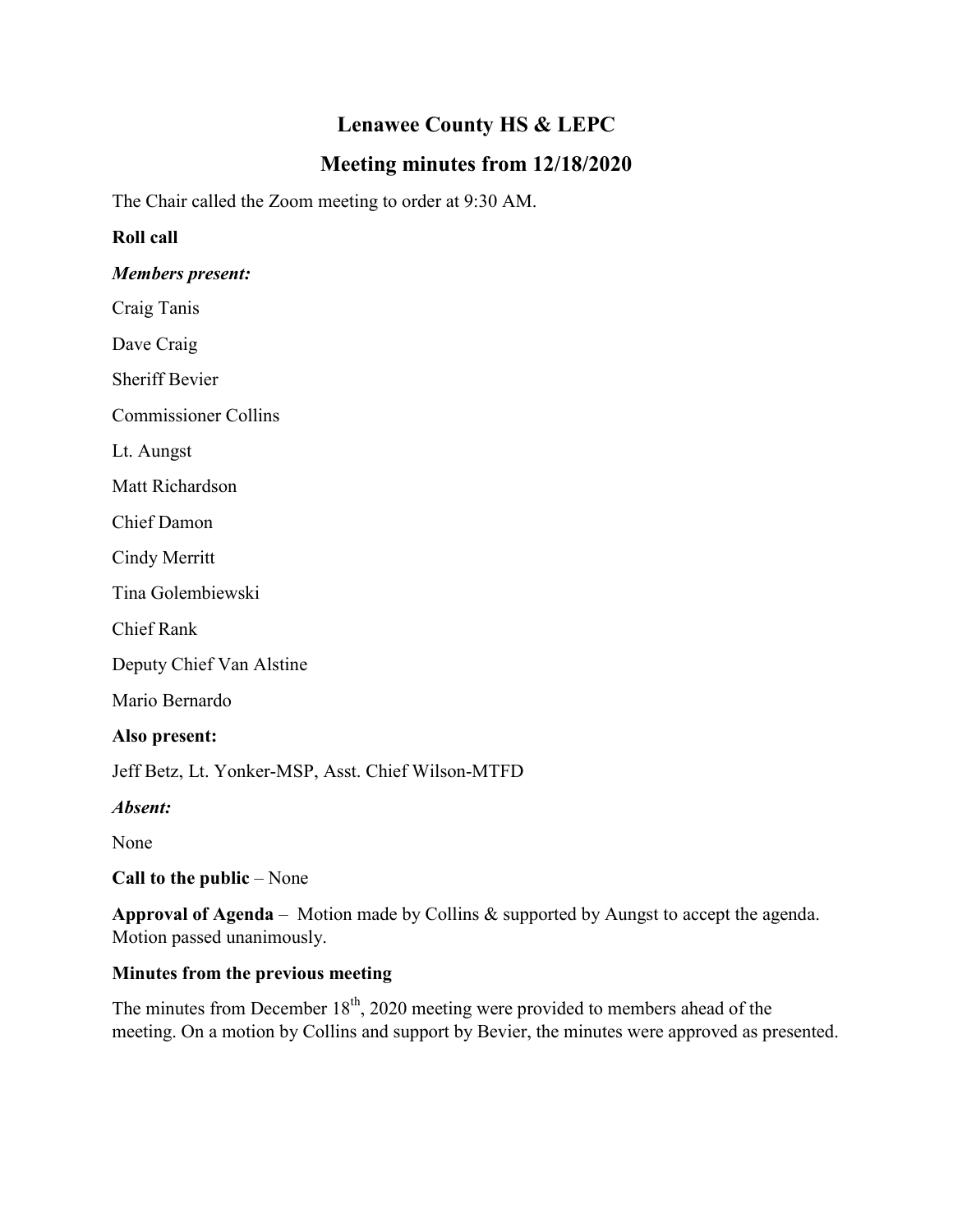**Financial report-** The secretary reviewed the FY18, FY19, and draft FY20 grant fund balance as well as the 234 Donation fund balance. The financial report was accepted on a motion by Collins and support by Damon.

**Emergency Manager's report** – Written report submitted provided highlights of Emergency Manager's activities from December 2020.

**E-911 updates** – Lt. Aungst provided the committee a written report and gave a verbal update supporting the written report. There was also a discussion on switching CAD systems for dispatch and creating a team of first responders to evaluate new CAD system.

**Health sub-committee-** Cindy Merritt gave a verbal update on COVID-19.

### **Drone Sub-committee**

• No Report

### **Old Business**

- 2021 Meeting Schedule In order to accommodate LEPC members schedules, it was proposed to move the LEPC meetings to the  $3<sup>rd</sup>$  Tuesday of the even months at 10:00. Motion made by Golembiewski and supported by Aungst. Motion passed unanimously. New schedule is listed below
	- $\circ$  April 20<sup>th</sup> 10:00
	- $\circ$  June  $15^{\text{th}} 10:00$
	- $\circ$  August  $17^{\text{th}} 10:00$
	- $\circ$  October  $19^{th} 10:00$
	- $\circ$  December 21<sup>st</sup> 10:00

#### **New Business**

- FY20 Grant Allocations Tanis updated committee on the proposed FY20 allocations that will be finalized by the Region 1 Homeland Security Planning Board in March.
- Grant Request  $sUAS $33,403.49$ 
	- o FY18 SHSP \$5,347.77
	- o FY19 SHSP \$12,469.65
	- o FY19 LETPA \$6,988.81
	- o FY20 SHSP \$1,298.63
	- o FY20 LETPA \$7,298.63
		- $\blacksquare$  Total \$33,403.49
	- o Motion to approve made by Van Alstine and supported by Richardson. Motion passed unanimously.
- Grant Request HazMat Training
	- o Rail Car Specialty at the EMHSTC \$280 per person, 2 spots April 29-30
	- o Advanced Monitoring & Detection Specialty at the EMHSTC \$280 per person, 4 spots August 4-6
	- o Flammable Gas Specialist at the EMHSTC \$210 per person, 2 spots August 2-3
		- $\blacksquare$  Total \$2,100 Request is for \$2,000 FY20 SHSP